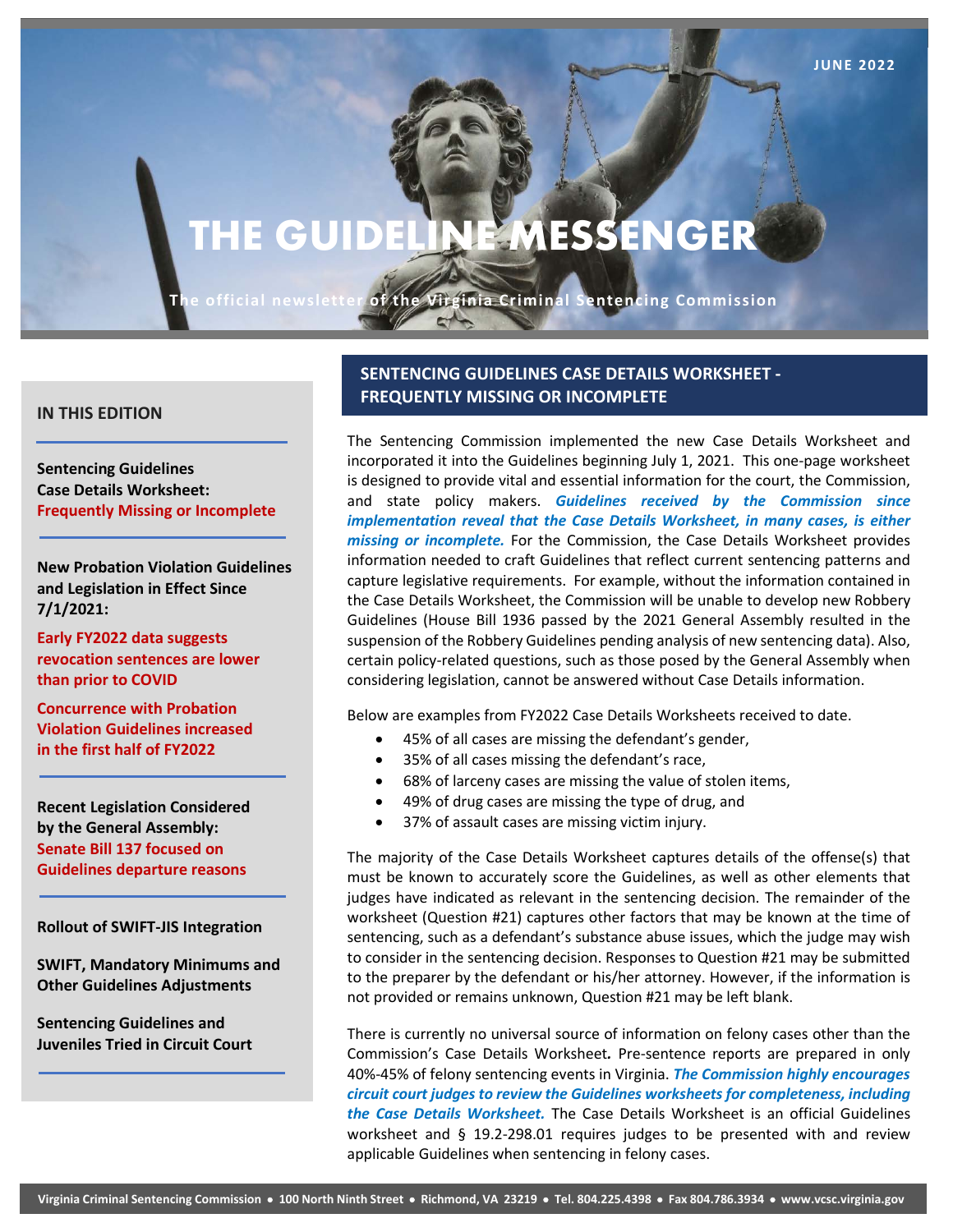# **NEW PROBATION VIOLATION GUIDELINES & LEGISLATION IN EFFECT SINCE JULY 1, 2021**

#### **Early FY2022 data suggests revocation sentences are lower than prior to COVID**

In 2020, the Commission completed a study that provided the foundation needed to revise the Probation Violation Guidelines. The goal was to improve the utility of these Guidelines for Virginia's judges. The Commission conducted a comprehensive analysis of sentencing outcomes in revocation cases handled in Virginia's Circuit Courts. Based on this study, the Commission recommended a thorough overhaul of the Probation Violation Guidelines, including an expansion to cover, for the first time, violations associated with new convictions. The recommendation was accepted by the General Assembly and the new Probation Violation Guidelines took effect on July 1, 2021.

With the passage of House Bill 2038 (2021 Special Session I), the Commission adjusted the new Probation Violation Guidelines to ensure they are compatible with the requirements of the new law. The historically-based Guidelines were modified so that they will not recommend more incarceration time than that permitted under the provisions of § 19.2-306.1. For example, per § 19.2-306.1, a judge may not impose any active incarceration for most first-time technical violations of the conditions of supervised probation.

Analysis of early FY2022 revocation data suggests that sentences for technical violations have been lower under the new Probation Violation Guidelines and new law compared to sentences handed down in the years past (prior to the onset of the COVID-19 pandemic, release of the new Guidelines, and enactment of the new statutory caps). However, analysis also reveals lower sentences for other types of violations, including special condition violations and violations arising out of new convictions (see table below). Given the limited data available since the implementation of the revised Guidelines and new statutory requirements, no conclusions can yet be drawn about potential impacts of these changes.

|                                                   | <b>Median Sentence for Violation</b>          |                                                   |  |  |  |
|---------------------------------------------------|-----------------------------------------------|---------------------------------------------------|--|--|--|
| <b>Type of Violation</b>                          | <b>Before</b><br>(FY2014-FY2018) <sup>1</sup> | <b>After</b><br>(July-December 2021) <sup>2</sup> |  |  |  |
| $1st$ Technical                                   | 3 mos.                                        | 0 days                                            |  |  |  |
| 2 <sup>nd</sup> Technical                         | 6 mos.                                        | 14 days                                           |  |  |  |
| 3rd/sub. Technical                                | $11.5$ mos.                                   | 6 mos.                                            |  |  |  |
| 1 <sup>st</sup> Violation - Firearm or Absconding | 4 mos.                                        | 14 days                                           |  |  |  |
| 2 <sup>nd</sup> Violation - Firearm or Absconding | 12 mos.                                       | 5.5 mos.                                          |  |  |  |
| <b>Special Condition Violation</b>                | 6 mos.                                        | 3 mos.                                            |  |  |  |
| <b>New Misdemeanor Conviction</b>                 | 4 mos.                                        | 3 mos.                                            |  |  |  |
| <b>New Felony Conviction</b>                      | 12 mos.                                       | 8 mos.                                            |  |  |  |

<sup>1</sup> Source: Probation Violation Guidelines Study (2017-2020)

<sup>2</sup> Source: SRR/PVG Data System, FY2022 (July -December 2021)

Notes: Technical violations relating to possessing, etc., firearms and absconding are treated distinctly in § 19.2-306.1. For comparison purposes, an effort was made to convert the FY2014-FY2018 study data into the categories defined by House Bill 2038. The types of technical violations are difficult to determine in the historical data; every effort was made to categorize violations accurately.



## **REQUIREMENTS SPECIFIED IN STATUTE**

*With passage of House Bill 1318 and Senate Bill 424 by the 2022 General Assembly, completion and judicial review of the Sentencing Revocation Report and any applicable Probation Violation Guidelines will be required by statute (see § 19.2-306.2, effective July 1, 2022)*

*Previously, these requirements were contained only in the Appropriation Act.*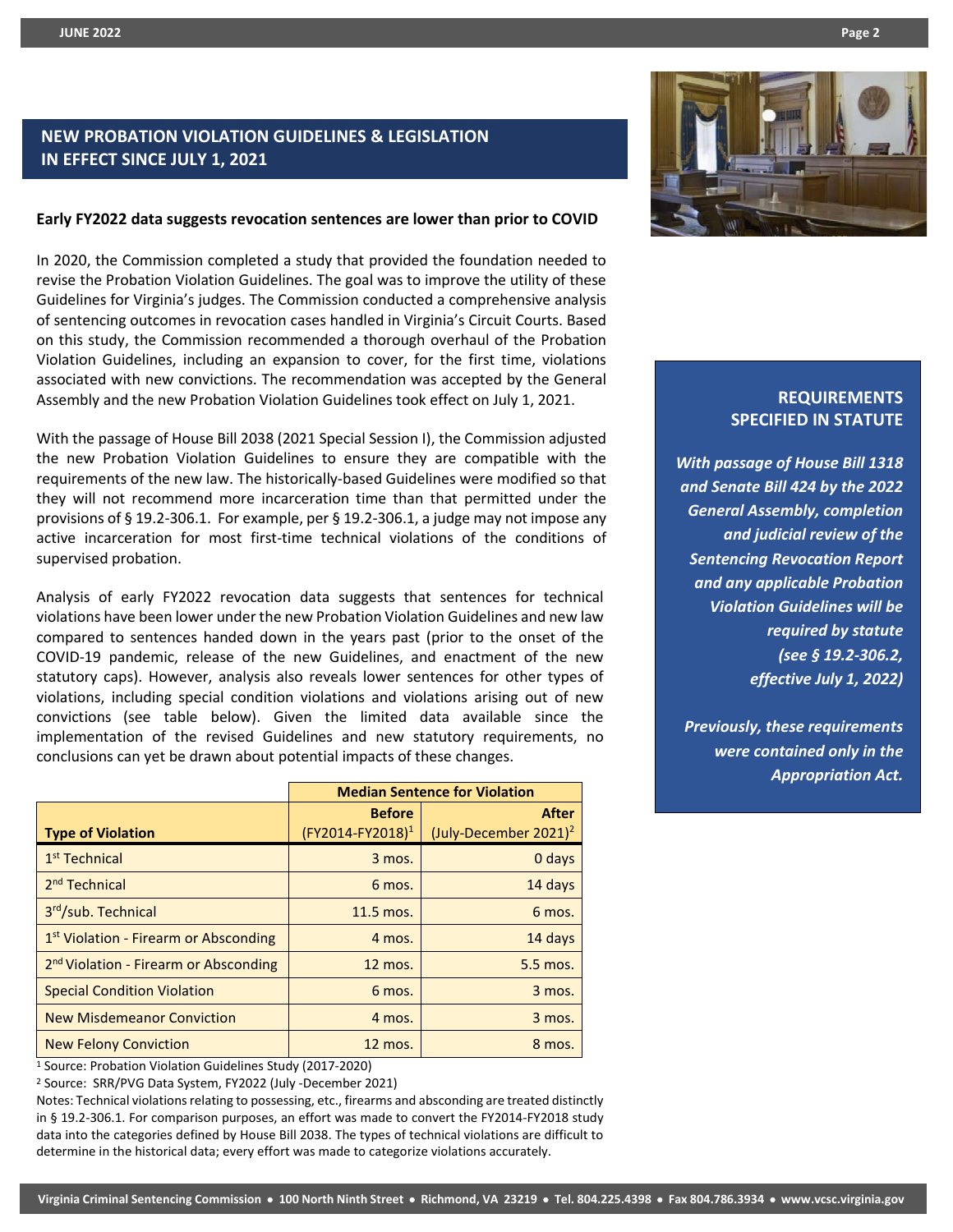# **NEW PROBATION VIOLATION GUIDELINES & LEGISLATION IN EFFECT SINCE JULY 1, 2021**

## **Concurrence with Probation Violation Guidelines increased in first half of FY2022**

Although amendments prior to FY2022 had increased judicial concurrence with the Probation Violation Guidelines, the concurrence rate remained relatively low (55% during FY2014-FY2018). This suggested that many judges were dissatisfied with the Probation Violation Guidelines that were in place at that time.

With the implementation of the new Probation Violation Guidelines, judicial concurrence has improved considerably (see table below). Some of the increase in concurrence is due to the Commission's adjustment of the new Probation Violation Guidelines to integrate the new statutory sentencing caps for certain technical violations. If cases with statutory caps are excluded, concurrence with the Probation Violation Guidelines among early FY2022 cases has been 79.8%.

The Commission will continue to analyze revocation data as it becomes available and will recommend adjustments to the Probation Violation Guidelines, if necessary, based on judicial practice.

|                                                                                   | <b>BEFORE</b><br>(FY2014-FY2018) <sup>1</sup> |                                   |                            | <b>AFTER</b><br>(Jul-December 2021) <sup>2</sup> |                                   |                            |  |
|-----------------------------------------------------------------------------------|-----------------------------------------------|-----------------------------------|----------------------------|--------------------------------------------------|-----------------------------------|----------------------------|--|
| <b>Type of Violation</b>                                                          | <b>With</b><br><b>Guidelines</b>              | <b>Below</b><br><b>Guidelines</b> | Above<br><b>Guidelines</b> | Within<br><b>Guidelines</b>                      | <b>Below</b><br><b>Guidelines</b> | Above<br><b>Guidelines</b> |  |
| 1 <sup>st</sup> Technical                                                         | 55.0%                                         | 22.6%                             | 22.4%                      | 98.8%                                            | 0.0%                              | 1.2%                       |  |
| 2 <sup>nd</sup> Technical                                                         | 56.8%                                         | 24.9%                             | 18.3%                      | 97.2%                                            | $0.0\%$                           | 2.8%                       |  |
| 3rd/sub. Technical                                                                | 35.4%                                         | 41.5%                             | 23.2%                      | 69.3%                                            | 26.1%                             | 4.5%                       |  |
| 1 <sup>st</sup> Violation - Firearm<br>or Absconding                              | 57.7%                                         | 26.5%                             | 15.8%                      | 97.5%                                            | 0.0%                              | 2.5%                       |  |
| 2 <sup>nd</sup> Violation - Firearm<br>or Absconding                              | 55.1%                                         | 29.7%                             | 15.3%                      | 70.1%                                            | 24.4%                             | 5.5%                       |  |
| <b>Special Condition</b>                                                          | 56.5%                                         | 16.9%                             | 26.6%                      | 79.4%                                            | 16.6%                             | 4.1%                       |  |
| New Misdemeanor                                                                   | na                                            | na                                | na                         | 84.5%                                            | 11.2%                             | 4.3%                       |  |
| New Felony                                                                        | na                                            | na                                | na                         | 78.6%                                            | 14.5%                             | 7.0%                       |  |
| <b>OVERALL</b><br>$10$ course Diskotion $U_2$ define Cuidelines Chudu (2017-2020) | 55.2%                                         | 23.2%                             | 21.6%                      | 85.5%                                            | 10.2%                             | 4.3%                       |  |

<sup>1</sup> Source: Probation Violation Guidelines Study (2017-2020)

<sup>2</sup> Source: SRR/PVG Data System, FY2022 (July -December 2021)

Notes: Technical violations relating to possessing, etc., firearms and absconding are treated distinctly in § 19.2-306.1. For comparison purposes, an effort was made to convert the FY2014-FY2018 study data into the categories defined by House Bill 2038. The types of technical violations are difficult to determine in the historical data; every effort was made to categorize violations accurately.

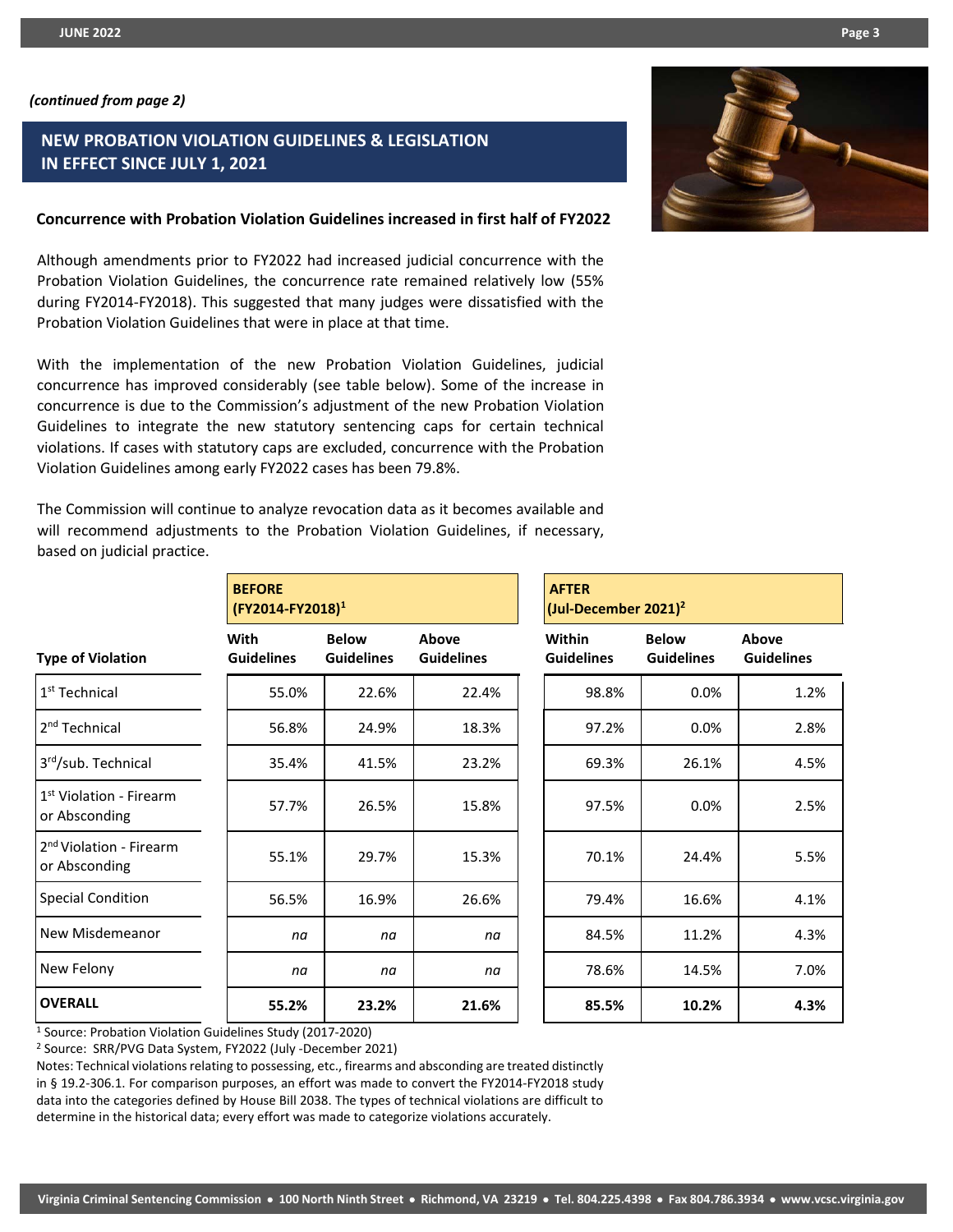

# **RECENT LEGISLATION CONSIDERED BY THE GENERAL ASSEMBLY**



Introduced in the 2022 legislative session, Senate Bill 137 specified that the written explanation filed by the court when departing from Guidelines must adequately explain the sentence imposed to promote fair sentencing.

Under this proposal, failure to follow any provisions, including the failure to provide an explanation that adequately explains the sentence imposed, would be reviewable on appeal or could be the basis of other post-conviction relief. Furthermore, failure to provide a written explanation that adequately explains the sentence imposed would be error that may constitute a basis for resentencing by the trial judge.

Under current law, the failure to follow any or all of the provisions of the Sentencing Guidelines or the failure to follow

## any or all of such provisions in the prescribed manner is not reviewable on appeal and cannot be the basis of any other post-conviction relief. The provisions of Senate Bill 137 would represent a substantial change from current law.

While the legislation failed to pass both houses of the General Assembly, it does reflect the interest among some legislators in judicial departure reasons.

The Commission encourages Circuit Court judges to provide Guidelines departure explanations that are as detailed as possible.

## **SWIFT – THE AUTOMATED SENTENCING GUIDELINES APPLICATION – INTEGRATION INTO THE JUDICIAL INFORMATION SYSTEM (JIS)**

#### **Rollout of SWIFT-JIS integration is nearing completion**

A number of years ago, the Commission launched a project to automate the Sentencing Guidelines completion and submission process. The Commission has been collaborating with the Supreme Court's Judicial Services Department and the Department of Judicial Information Technology to develop SWIFT, a secure web-based application to automate the Guidelines from preparation to submission to the court and then to the Commission after sentencing.

Using SWIFT, users with log-in credentials prepare Guidelines forms within the online application and electronically submit them to the court. Most Circuit Court Clerks have signed agreements such that SWIFT interfaces with the publiclyavailable Case Management System (CMS) information maintained by the Clerk. With the interface, CMS data can be used to populate information on the Guidelines form, such as the defendant's name and birthdate and the specific charges that will be scored on the Guidelines. The interface saves time for preparers and reduces Guidelines errors.

Since February 2021, the Commission and Judicial Services, have been integrating SWIFT into the Judicial Information System, or JIS, circuit by circuit. Integration with JIS will be available in all circuits by July 1, 2022. The  $6<sup>th</sup>$ ,  $7<sup>th</sup>$  and  $8<sup>th</sup>$ Circuits go live in late May. The  $2^{nd}$ ,  $3^{rd}$  and  $5^{th}$  Circuits join in June.

The Commission sincerely thanks Circuit Court judges who have begun using SWIFT's interface with JIS to review Guidelines and sign the forms electronically.



**When working in the SWIFT application (outside of JIS), the system will automatically log out after one hour of inactivity by the user.**

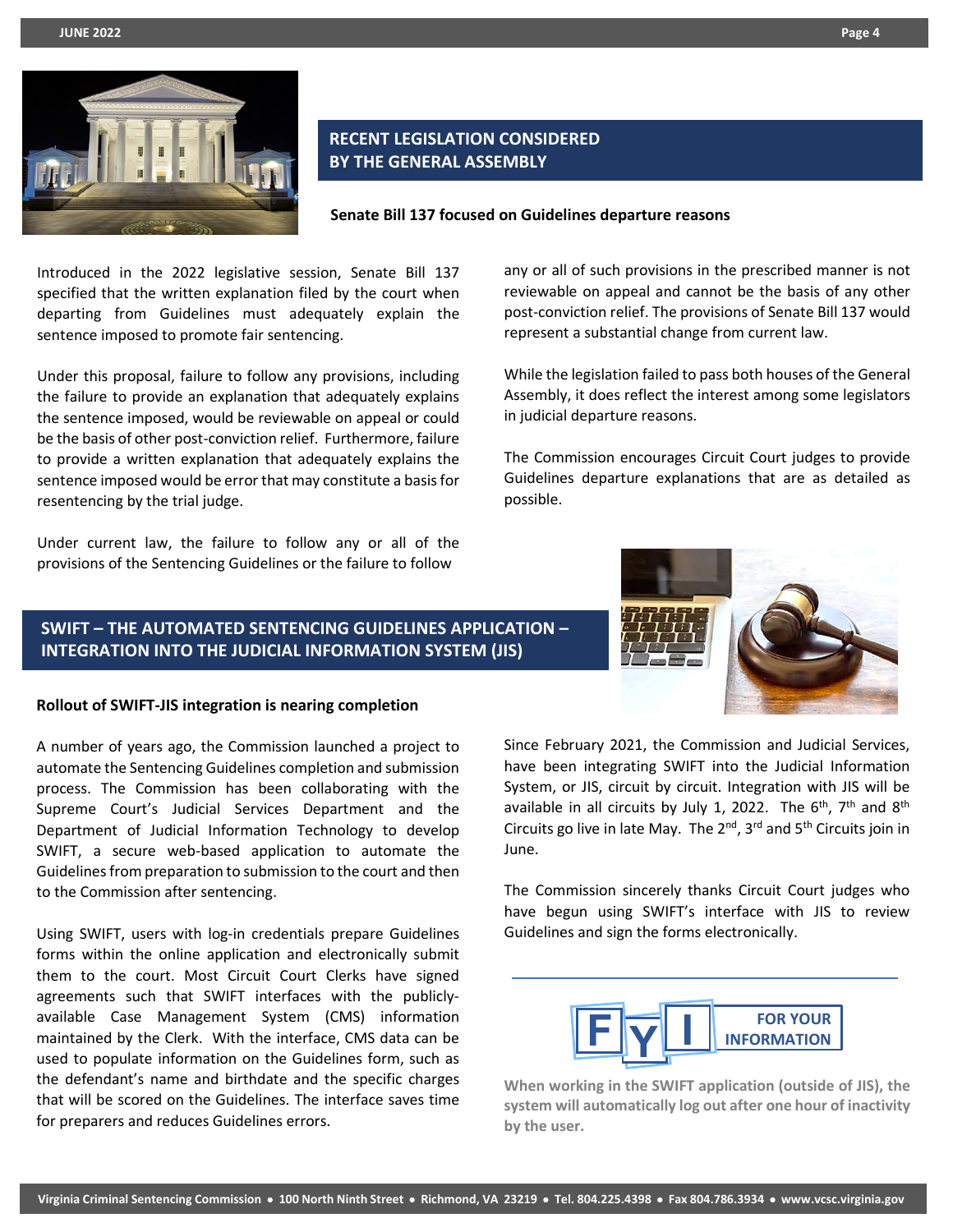

# **SWIFT, MANDATORY MINIMUMS, AND OTHER GUIDELINES ADJUSTMENTS**

## **SWIFT will identify and calculate mandatory minimums for preparers and the court**

Rather than adjust the Sentencing Guidelines recommended range for mandatory minimum sentences, Guidelines users have requested that the original Guidelines range be preserved and that a separate field be added to the cover sheet to address offenses requiring mandatory terms of incarceration. Beginning July 1, 2022, the SWIFT application will identify all completed offenses that carry mandatory minimum sentences and a list of such offenses will be available for view. A sum of the mandatory minimums in the sentencing event will be printed on the cover sheet. As under current rules, the sum of mandatory minimum sentences takes precedence over any part of the Guidelines range that falls below the total of mandatory sentences.

SWIFT will include a manual override to be used when the statute does not require the mandatory term to be imposed. For example, under § 18.2-248(C), the mandatory minimum term for a violation of the subsection is not applicable when the defendant has no prior convictions under § 17.1-805, he did not use violence or did not cause death or serious bodily injury to any person, etc. The manual override should not be used when the judge decides to run the mandatory minimum sentences concurrently to each other or to another offense.

## **SWIFT will adjust the Modification of Recommendation to reflect mandatory minimums and adjusted ranges**

Beginning July 1, 2022, the Modification of Recommendation factor on the Guidelines disposition page, which addresses the judge's determination of the defendant's substantial assistance, acceptance of responsibility or expression of remorse, will be adjusted within SWIFT to reflect mandatory minimum terms of incarceration required by law. Similarly, when the Commission's sex offender risk assessment recommends an adjustment to the high end of the Guidelines range, the Modification of Recommendation factor will reflect the adjusted high on the disposition page.

Thus, the Modification of Recommendation factor on the disposition page will continue to reflect the adjusted Guidelines range for cases in which the judge determines that the defendant provided substantial assistance, accepted responsibility or expressed remorse. As of July 1, 2022, Modification of Recommendation factor will be further adjusted to account any mandatory minimum sentences that must be imposed and any sex offender risk assessment recommendation, when applicable.



## **SENTENCING GUIDELINES AND JUVENILES TRIED IN CIRCUIT COURT**

**Sentencing Guidelines apply to juveniles tried as adults in Virginia**

The *Code of Virginia* sets certain requirements related to the Sentencing Guidelines. Pursuant to § 19.2-298.01, the court must be presented with, review and consider applicable Guidelines worksheets, state for the record that the review has been accomplished, and file a written explanation of departure when sentencing outside of the Guidelines range.

*The Code does not provide any exceptions for juveniles tried as adults in circuit court*. The Guidelines apply even if a judge has decided to impose a juvenile disposition, such as commitment to the Virginia Department of Juvenile Justice.

Previous studies have revealed that the Commission has not been receiving Guidelines forms for all juveniles sentenced in circuit court. Judges should ensure that Guidelines are submitted to the court in all such cases. Judges should also provide departure explanations in these cases as required by statute. Per § 19.2-298.01, Circuit Court Clerks are required to forward all Guidelines forms to the Commission. If the judge signs the Guidelines forms through JIS, the forms will be electronically sent to the Commission without further action by the Clerk.